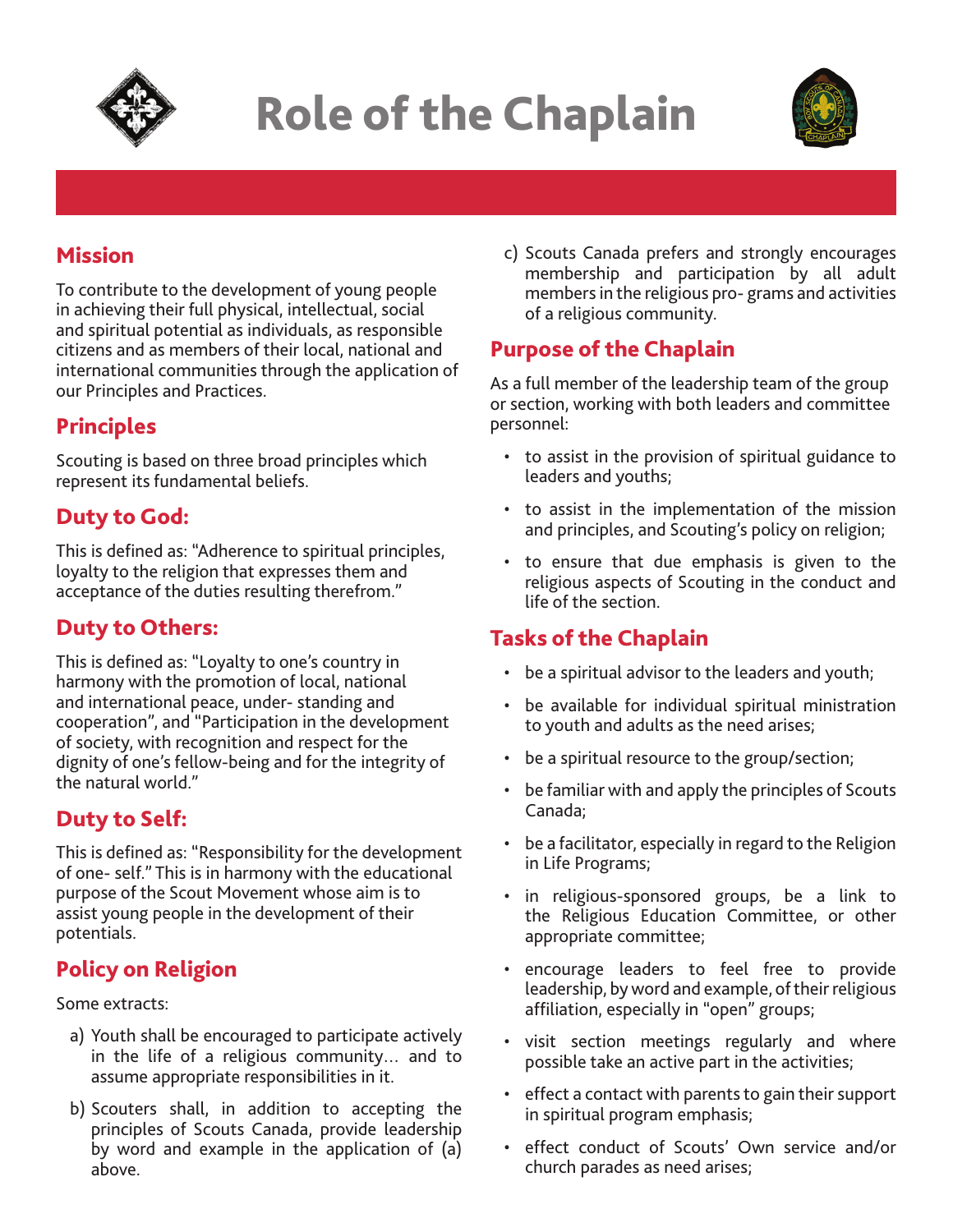• in a religious-sponsored group, help the congregation and leaders to view Scouting as an important part of the Religious Education Program.

# Appointment of Chaplain

The Chaplain for a religious-sponsored group would normally be a member of the clergy or a qualified layperson and would be appointed by the group committee in consultation with the Scouters concerned, as a member of the leadership team.

The Chaplain for a non-religious sponsored group would normally be a member of the clergy or qualified layperson appointed in the same manner. Where several denominations are involved, this position could be held by various persons on a rotating basis for a set period of time.

Council Chaplains may be appointed by Scout councils on the same basis to carry out tasks as assigned by the council.

### Investiture and Promise — Chaplain

All persons accepting a role in Scouts Canada (other than as youth members of a section program) must commit themselves to the active expression of the principles of Scouting, and to help achieve the Mission. Scouters do this either through written agreement or by affirmation of the Scouter promise or section promise.

As a member of the group/section leadership team, the Chaplain may make the same promise as a Scouter to be invested as a member of Scouts Canada:

> *"On my honour, I promise that I will do my best to do my duty to God and the Queen, to help other people at all times and to carry out the spirit of the Scout Law."*

#### Investiture and Promise — Youth

The preparation of youth for investiture is primarily the responsibility of the section Scouter concerned. However, the Chaplain should ensure that all candidates realize that the promise is being made to the Scouter, in the presence of those who have already made the appropriate promise at their own investiture.

In religious-sponsored groups it is appropriate to hold investiture ceremonies in the place of worship, either at a Public Service or at a special service arranged by the Chaplain. However, many sections have a

tradition of a ceremony, with a parent or guardian involved. In any case, youth should be consulted.

# Uniform and Insignia

Chaplains may wear the uniform as for Scouters with the Chaplain's cloth badge (as shown on the cover) worn above the right breast pocket.

# The Religion in Life Program

The Religion in Life Program is designed to encourage or deepen an understanding of God and a fuller participation by members in the work of their religious community.

Through participation in the programs, the Scout undertakes specific challenges set by his or her religious leaders. Through study, service and a closer relationship with his spiritual advisor or Chaplain, the Scout will grow in his/her faith.

#### Scouts' Own

A Scouts' Own is a gathering of members held for the worship of God and to promote the fuller understanding of the promise and law. It is supplementary to, and not in substitution for, regular religious services. It is prepared and conducted by the leaders and youth in consultation with the Chaplain and should be acceptable to all the faiths represented. A Scouts' Own may be held at any time and in settings other than a church or synagogue.

#### Resources

To assist the Chaplain to do his/her job, religious institutions and Scouting provide support and materials.

#### **Scouting provides:**

- a selection of program handbooks for youth and leaders;
- *Let's Celebrate*, a Christian ecumenical handbook of spiritual ideas for Scouting;
- denominational pamphlets on the Religion in Life Programs;
- *By-Law, Policies and Procedures* rules on how to play the game of Scouting;
- opportunities to take training, either formal or informal;
- access to Scout training centres;
- opportunities to participate in seminars/ workshops and meetings such as Scouters' Clubs and Scouters' conferences;